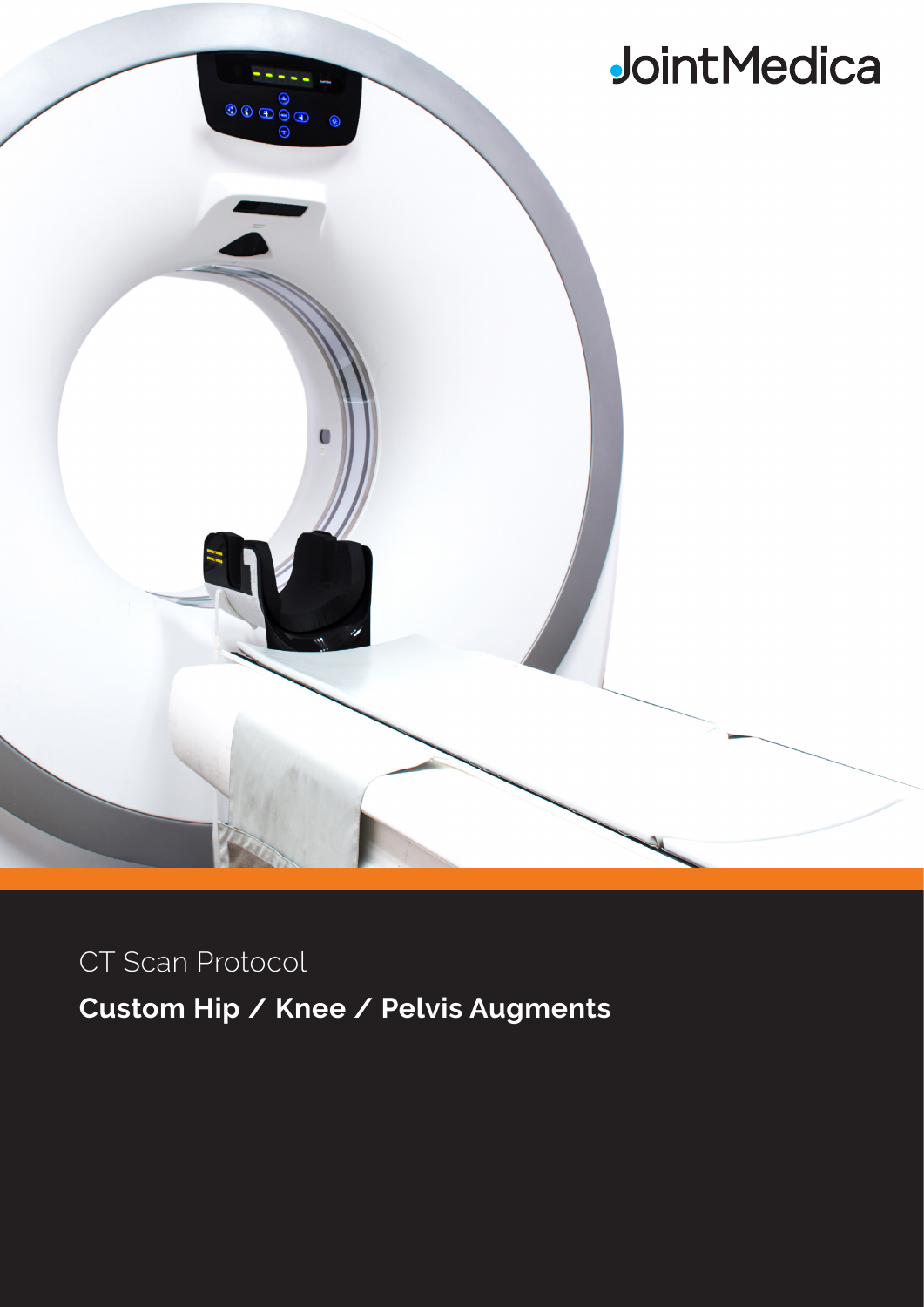## CUSTOM HIP IMPI ANTS

### IMPORTANT

The quality of the CT scan determines the accuracy of the anatomical model, surgical guide and/or implant. Please follow this scanning protocol as much as possible. On receipt, we will check the data and let you know if they are suitable for your request as soon as possible.

We recommend that the CT scan is **less than 3 months old** at the time of the surgery. If the CT scan is more than 3 months old, we will need to get in contact with you to evaluate the risks so that we can decide jointly how we can proceed with the project. Patient specific devices will be designed to fit the patient anatomy at the time of the CT scan. The devices' fit will be compromised if any changes in the patient anatomy occurred after the CT scan.

### Artefacts & patient positioning

- Artefacts are created by metal items such as jewels, fillings, braces, screws, plates and implants. Ask the patient to remove all jewels and metal non-fixed dentures. For existing metallic implants, a metal artifact reduction method should be applied where possible. (MAR, SEMAR etc).
- The patient should be immobile during the scan, in supine position, feet first.
- Make sure the CT scan covers the area of interest plus additional margin. Include the acetabulum as well as the femoral neck isthmus and anterior superior iliac spines. In cases of congenital hip dysplasia, include the false acetabulum.



## CT Scanning parameters

| Gantry tilt              | $\cap$                         |
|--------------------------|--------------------------------|
| Slice thickness          | Maximum 1mm, recommended 0.5mm |
| kVp                      | 100-120                        |
| Reconstruction algorithm | Bone or high resolution        |

- Gantry tilt should be 0 degrees. Oblique or reformatted images are unacceptable as they negatively influence the accuracy:use only primary axial images.
- All slices must have the same field of view, reconstruction center, and table height.
- Scan with the same slice spacing, less than or equal to the slice thickness.
- If there are some artefacts in the CT scan, we recommend using a noise reduction filter, type iMAR for Siemens scanner.
- Include the acetabulum as well as the distal femoral isthmus, in cases of congenital hip dysplasia include the false acetabulum. We recommend landmarks including the opposite hip and some slices through both distal femoral condyles are taken in order to appropriately orientate our custom manufactured hip implants.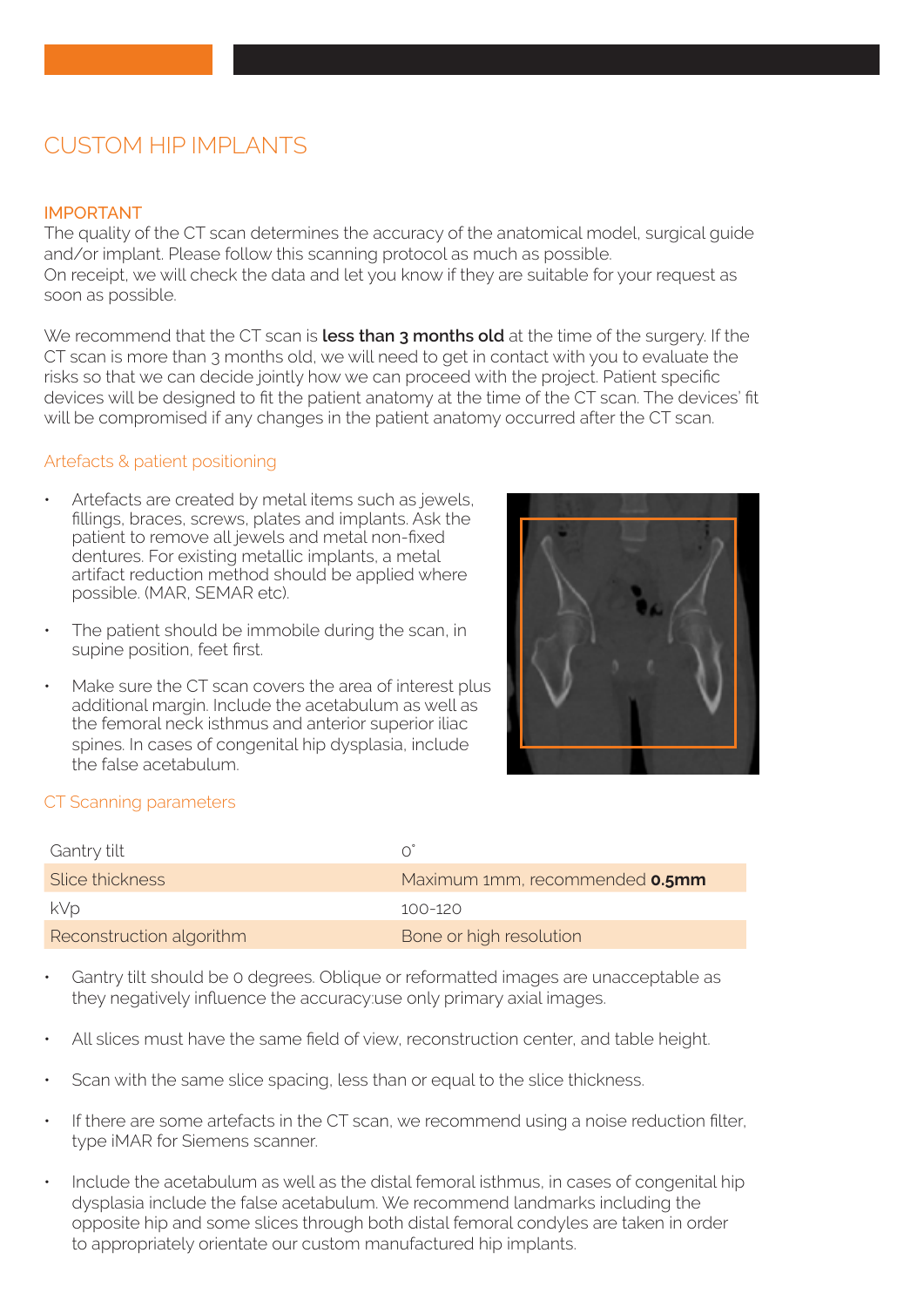## CUSTOM KNEE IMPLANTS

### IMPORTANT

The quality of the CT scan determines the accuracy of the anatomical model, surgical guide and/or implant. Please follow this scanning protocol as much as possible. On receipt, we will check the data and let you know if they are suitable for your request as soon as possible.

We recommend that the CT scan is **less than 3 months old** at the time of the surgery. If the CT scan is more than 3 months old, we will need to get in contact with you to evaluate the risks so that we can decide jointly how we can proceed with the project. Patient specific devices will be designed to fit the patient anatomy at the time of the CT scan. The devices' fit will be compromised if any changes in the patient anatomy occurred after the CT scan.

#### Artefacts & patient positioning

- Artefacts are created by metal items such as jewels, fillings, braces, screws, plates and implants. Ask the patient to remove all jewels and metal non-fixed dentures. For existing metallic implants, a metal artifact reduction method should be applied where possible. (MAR, SEMAR etc).
- The patient should be immobile during the scan, in supine position, feet first.
- Make sure the CT scan covers the area of interest plus additional margin. Include the entire distal femoral epiphysis.



## CT Scanning parameters

| Gantry tilt              |                                       |
|--------------------------|---------------------------------------|
| Slice thickness          | Maximum 1mm, recommended <b>0.5mm</b> |
| <b>kVp</b>               | $100 - 120$                           |
| Reconstruction algorithm | Bone or high resolution               |

- Gantry tilt should be 0 degrees. Oblique or reformatted images are unacceptable as they negatively influence the accuracy:use only primary axial images.
- All slices must have the same field of view, reconstruction center, and table height.
- Scan with the same slice spacing, less than or equal to the slice thickness.
- If there are some artefacts in the CT scan, we recommend using a noise reduction filter, type iMAR for Siemens scanner. If there are some artefacts in the CT scan, we recommend using a noise reduction filter, type iMAR for Siemens scanner.
- Include the entire distal femoral epiphysis. We recommend landmarks including the centre of rotation of the femoral head and some slices through the talus in order to appropriately orientate our custom manufactured Knee implants.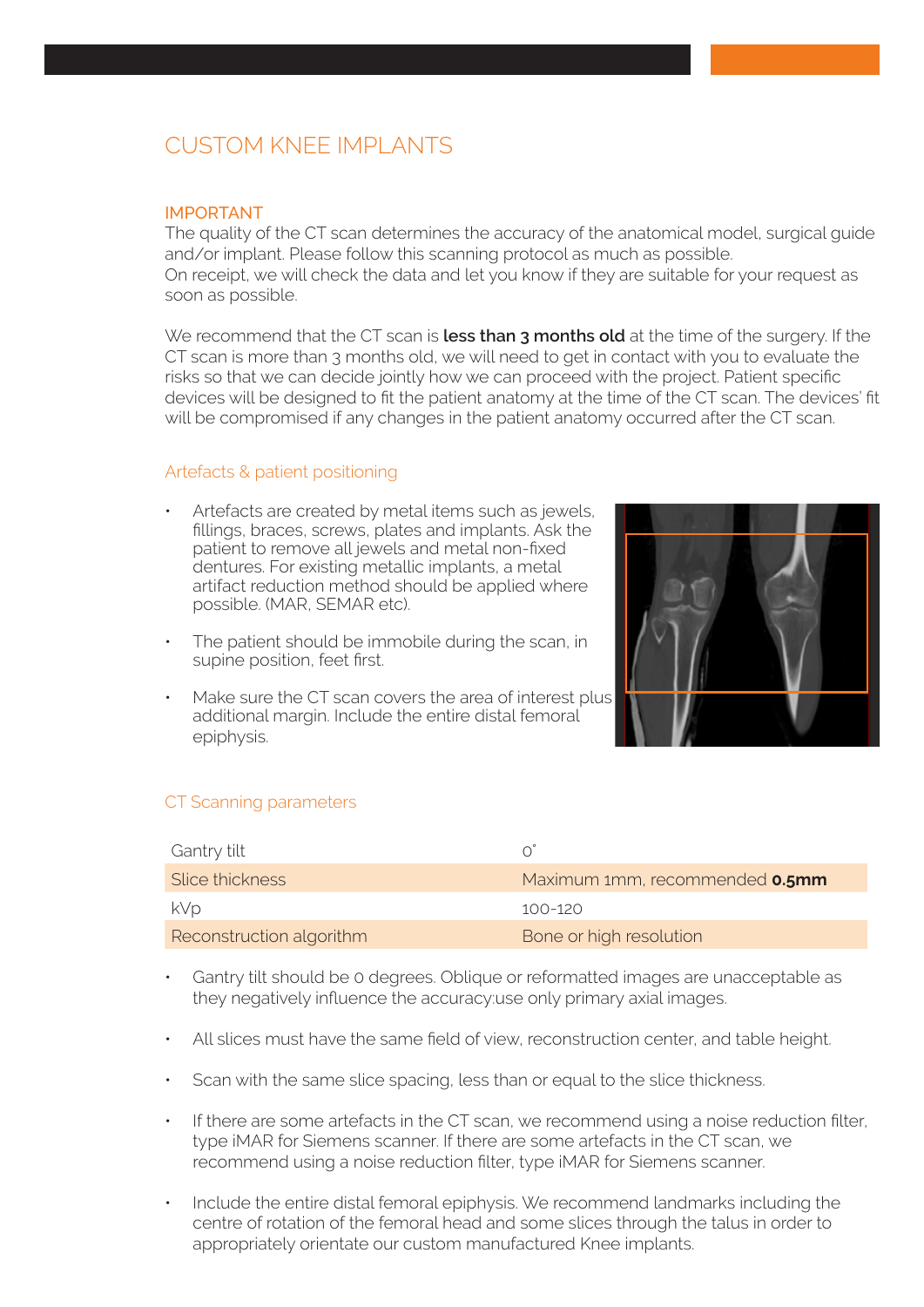# CUSTOM PELVIC AUGMENTS

### Important

The quality of the CT scan determines the accuracy of the anatomical model, surgical guide and/or implant. Please follow this scanning protocol as much as possible. On receipt, we will check the data and let you know if they are suitable for your request as soon as possible.

We recommend that the CT scan is **less than 3 months old** at the time of the surgery. If the CT scan is more than 3 months old, we will need to get in contact with you to evaluate the risks so that we can decide jointly how we can proceed with the project. Patient specific devices will be designed to fit the patient anatomy at the time of the CT scan. The devices' fit will be compromised if any changes in the patient anatomy occurred after the CT scan.

### Artefacts & patient positioning

- Artefacts are created by metal items such as jewels, fillings, braces, screws, plates and implants. Ask the patient to remove all jewels and metal non-fixed dentures. For existing metallic implants, a metal artifact reduction method should be applied where possible. (MAR, SEMAR etc).
- The patient should be immobile during the scan, in supine position, feet first.
- Make sure the CT scan covers the area of interest plus additional margin. Include the iliac crests as well as the proximal femoral isthmus.



## CT Scanning parameters

| Gantry tilt              | ∩                              |
|--------------------------|--------------------------------|
| Slice thickness          | Maximum 1mm, recommended 0.5mm |
| kVp                      | 100-120                        |
| Reconstruction algorithm | Bone or high resolution        |

- Gantry tilt should be 0 degrees. Oblique or reformatted images are unacceptable as they negatively influence the accuracy:use only primary axial images.
- All slices must have the same field of view, reconstruction center, and table height.
- Scan with the same slice spacing, less than or equal to the slice thickness.
- If there are some artefacts in the CT scan, we recommend using a noise reduction filter, type iMAR for Siemens scanner.
- Include the iliac crests as well as the distal femoral isthmus.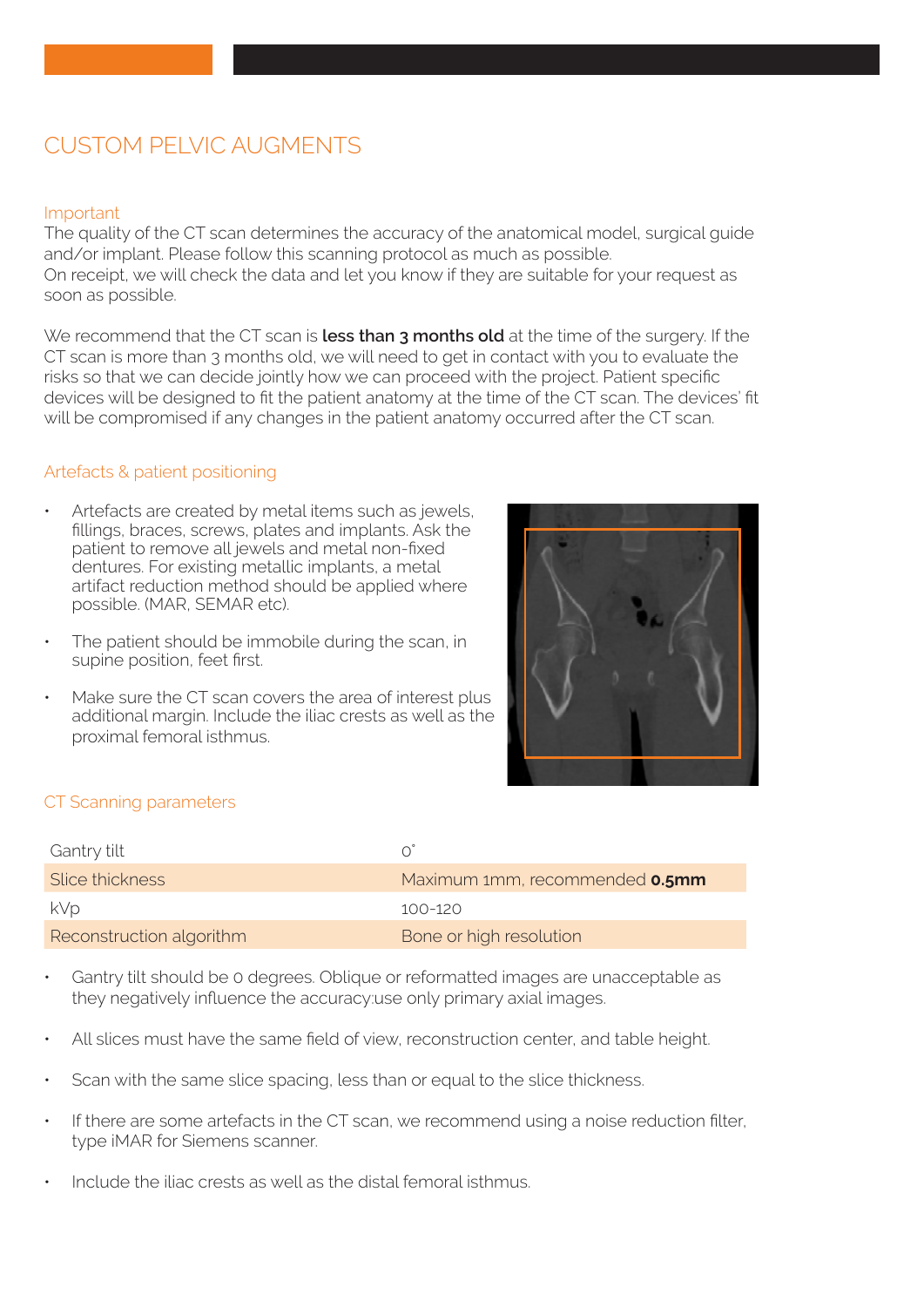

## DATA TRANSFER TO JOINTMEDICA

CT scans images can be saved onto a disk (CD-ROM or DVD-ROM). Please ensure the patients name is noted.

The disc should be posted to the following address: **Jointmedica Ltd FAO: Custom Devices** Unit 3 – Ball Mill Top Business Park Main Road Hallow **Wocestershire** WR2 6LS